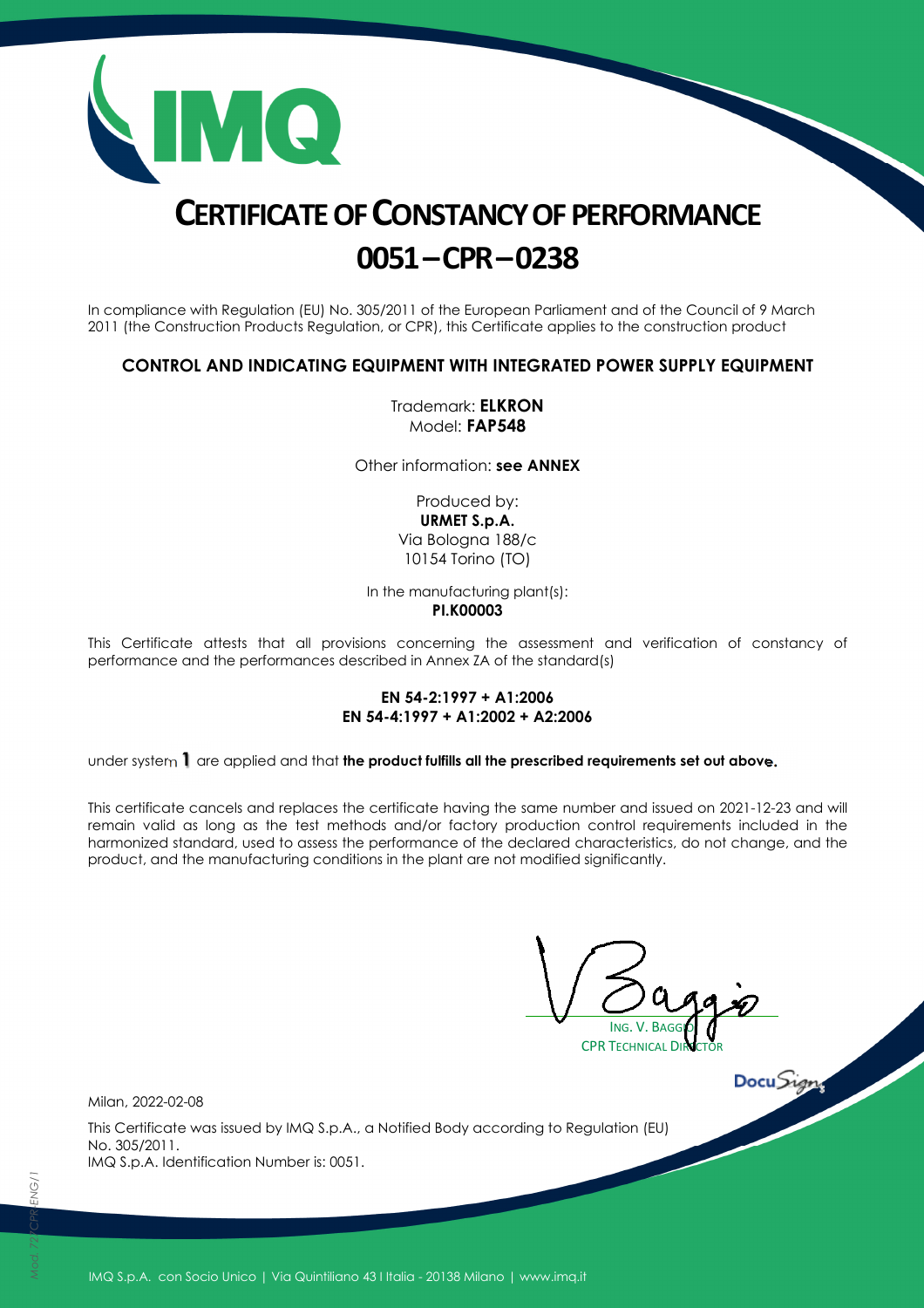

# ANNEX

## **0051–CPR–0238**

Control and indicating equipment intended to be used in fire detection and fire alarm systems.

### **Configuration**

The control and indicating equipment consist of a metallic and plastic enclosure with IP30 degree of protection, containing:

- No. 1 CPU board;
- No. 1 Control and command board;
- No. 1 Charge battery board;
- No. 1 Connection board;
- No. 1 Loop board type FA128 , up to 8; Loop board type ML54FAP, in alternative, up to 8;
- No. 1 Graphic display module with color backlight;
- No. 1 Alarm Transmission and Fault Warning Routing Equipment board type LAN/TCP/IP500, optional;
- No. 1 Alarm Transmission and Fault Warning Routing Equipment board type IT500F, optional;
- No. 1 Interface board RS232/485 type RS232/485, optional;
- No. 1 Switching power supply trademark MEAN WELL type LRS-150F-24DI;
- No. 1 Auxiliary power supply board type SAL500, optional;
- No. 2 Allocable batteries rated 12 V 12 Ah.

The Control and Indicating Equipment is also provided of the following external devices, optional:

- Remote Control Panel type FKP500;
- Input module for 4-20 mA detector type ITG500.

Page 1 of 2